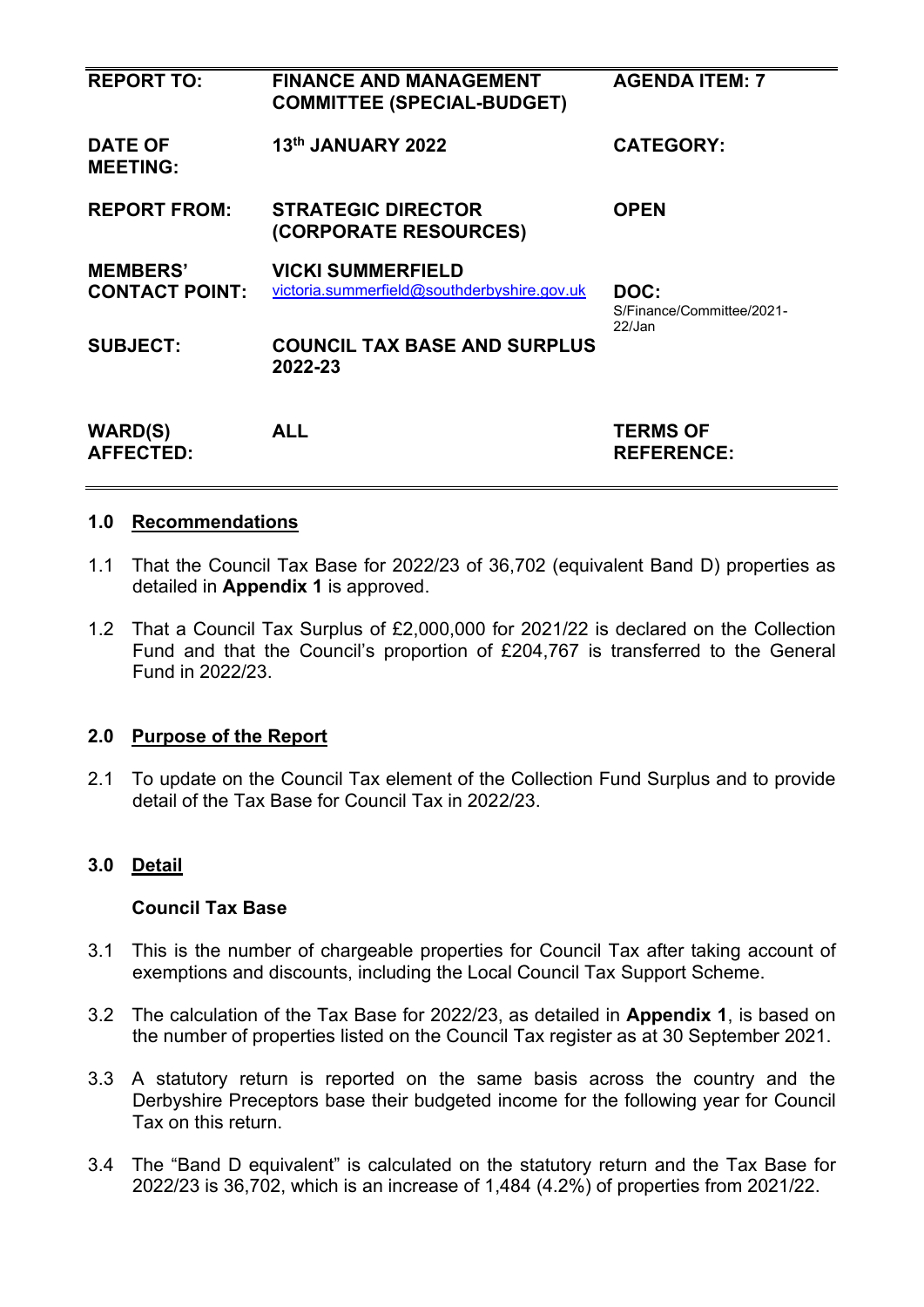3.5 The expected growth forecasted in the Medium-Term Financial Plan was 744 properties and so this will increase the level of income retained by the Council in 2022/23. Growth has been significant in 2021/22 after being stifled in 2020/21 due to the pandemic.

### **Council Tax Surplus**

- 3.6 In setting the level of Council Tax for 2022/23, the Council is also required to estimate the balance on the Collection Fund for the current financial year.
- 3.7 Due to growth of the District in previous years, a surplus has been generated on the Collection Fund for Council Tax.
- 3.8 The surplus on Council Tax as at the end of 2020/21 totalled £2.6m. A Council Tax Surplus of £1.2m was declared as part of the Budget round in January 2021 which will reduce this balance to £1.4m by the end of 2021/22.
- 3.9 **Appendix 2** shows a forecasted surplus on Council Tax for 2022/23 of approximately £930k due to growth of the Tax Base. The Bad Debt Provision for 2022/23 is expected to be approximately 2% of the income generated as collection rates have improved since enforcement action was reinstated towards the end of 2020.
- 3.10 By declaring a surplus of £2m for 2022/23, this will leave a remaining balance of £346k on the Fund for Council Tax for any unforeseen fluctuations in collection rates. The allocation of the proposed surplus to the Preceptors is listed in the following table.

|                           | ℅      | f         |
|---------------------------|--------|-----------|
| Derbyshire County Council | 72.9%  | 1,457,172 |
| Derbyshire Fire           | 4.2%   | 83,517    |
| Derbyshire Police         | 12.7%  | 254,544   |
| <b>SDDC</b>               | 10.2%  | 204,767   |
|                           | 100.0% | 2,000,000 |

### **4.0 Financial Implications**

4.1 Detailed in the report.

### **5.0 Corporate Implications**

### **Employment Implications**

5.1 None.

### **Legal Implications**

5.2 None.

### **Corporate Plan Implications**

5.3 None directly.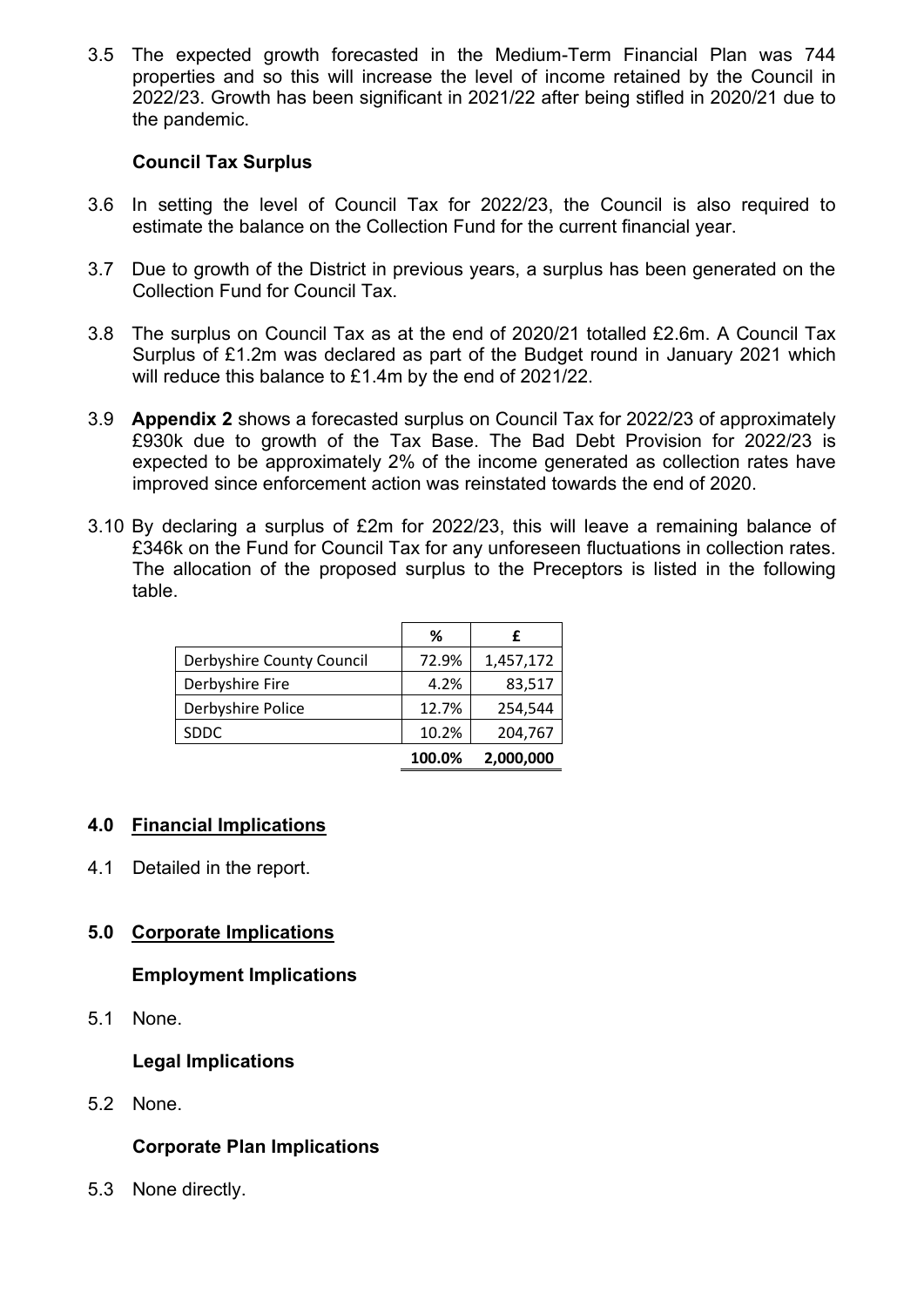## **Risk Impact**

5.4 None.

# **6.0 Community Impact**

## **Consultation**

6.1 None required.

## **Equality and Diversity Impact**

6.2 None.

**Social Value Impact** 

6.3 None.

## **Environmental Sustainability**

6.4 None.

# **7.0 Background Papers**

7.1 None.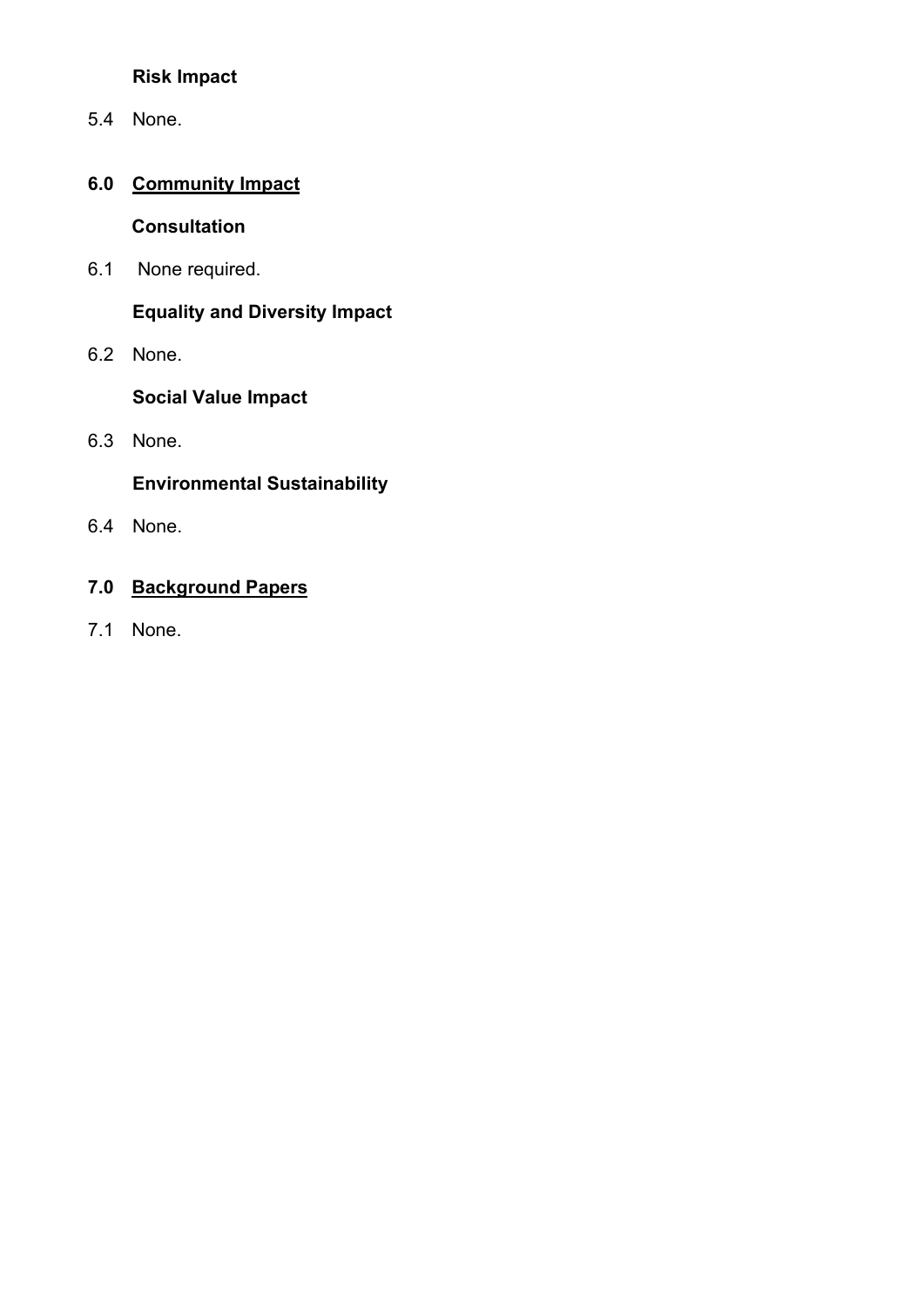## **COUNCIL TAX BASE**

| <b>ASH</b>                        | 23    | 23    | 23    | 23    | 0              |
|-----------------------------------|-------|-------|-------|-------|----------------|
| <b>ASTON ON TRENT</b>             | 753   | 724   | 720   | 732   | 12             |
| <b>BARROW ON TRENT</b>            | 247   | 241   | 239   | 243   | 4              |
| <b>BARTON BLOUNT</b>              | 32    | 31    | 32    | 34    | $\overline{2}$ |
| <b>BEARWARDCOTE</b>               | 13    | 13    | 13    | 13    | 0              |
| <b>BRETBY</b>                     | 403   | 407   | 414   | 414   | 0              |
| <b>BURNASTON</b>                  | 690   | 690   | 691   | 688   | $-3$           |
| <b>CALKE</b>                      | 9     | 8     | 8     | 9     | $\mathbf{1}$   |
| <b>CASTLE GRESLEY</b>             | 578   | 626   | 626   | 632   | 6              |
| CATTON                            | 22    | 22    | 22    | 22    | 0              |
| CAULDWELL                         | 46    | 44    | 43    | 48    | 5              |
| <b>CHURCH BROUGHTON</b>           | 240   | 241   | 242   | 255   | 13             |
| <b>COTON IN THE ELMS</b>          | 268   | 277   | 275   | 287   | 12             |
| <b>DALBURY LEES</b>               | 130   | 125   | 132   | 136   | 4              |
| <b>DRAKELOW</b>                   | 183   | 206   | 254   | 318   | 64             |
| <b>EGGINGTON</b>                  | 258   | 257   | 256   | 255   | $-1$           |
| <b>ELVASTON</b>                   | 986   | 1,062 | 1,131 | 1,197 | 66             |
| <b>ETWALL</b>                     | 1,090 | 1,131 | 1,179 | 1,190 | 11             |
| <b>FINDERN</b>                    | 956   | 1,168 | 1,366 | 1,504 | 138            |
| <b>FOREMARK</b>                   | 33    | 31    | 34    | 32    | $-2$           |
| <b>FOSTON &amp; SCROPTON</b>      | 239   | 247   | 244   | 252   | 8              |
| <b>HARTSHORNE</b>                 | 1,081 | 1,079 | 1,091 | 1,162 | 71             |
| <b>HATTON</b>                     | 883   | 883   | 877   | 917   | 40             |
| <b>HILTON</b>                     | 2,685 | 2,735 | 2,792 | 2,891 | 99             |
| <b>HOON</b>                       | 21    | 21    | 22    | 23    | $\mathbf{1}$   |
| <b>INGLEBY</b>                    | 49    | 49    | 51    | 51    | 0              |
| <b>LINTON</b>                     | 722   | 748   | 752   | 779   | 27             |
| <b>LULLINGTON</b>                 | 62    | 59    | 58    | 61    | 3              |
| <b>MARSTON ON DOVE</b>            | 17    | 17    | 15    | 18    | 3              |
| MELBOURNE                         | 1,941 | 1,996 | 1,994 | 2,020 | 26             |
| NETHERSEAL                        | 325   | 328   | 337   | 336   | $-1$           |
| <b>NEWTON SOLNEY</b>              | 298   | 336   | 361   | 386   | 25             |
| <b>OSLESTON &amp; THURVASTON</b>  | 124   | 122   | 122   | 123   | $\mathbf{1}$   |
| OVERSEAL                          | 853   | 864   | 884   | 940   | 56             |
| <b>RADBOURNE</b>                  | 79    | 230   | 347   | 527   | 180            |
| <b>REPTON</b>                     | 1,157 | 1,172 | 1,171 | 1,222 | 51             |
| <b>ROSLISTON</b>                  | 268   | 290   | 302   | 306   | 4              |
| <b>SHARDLOW &amp; GREAT WILNE</b> | 413   | 424   | 424   | 427   | 3              |
| SMISBY                            | 125   | 127   | 124   | 123   | $-1$           |
| <b>STANTON BY BRIDGE</b>          | 119   | 120   | 122   | 125   | 3              |
| 115 STENSON                       | 1,493 | 1,500 | 1,489 | 1,499 | 10             |
| SUTTON ON THE HILL                | 68    | 67    | 69    | 68    | $-1$           |
|                                   |       |       |       |       |                |
| SWADLINCOTE                       | 9,300 | 9,464 | 9,478 | 9,770 | 282            |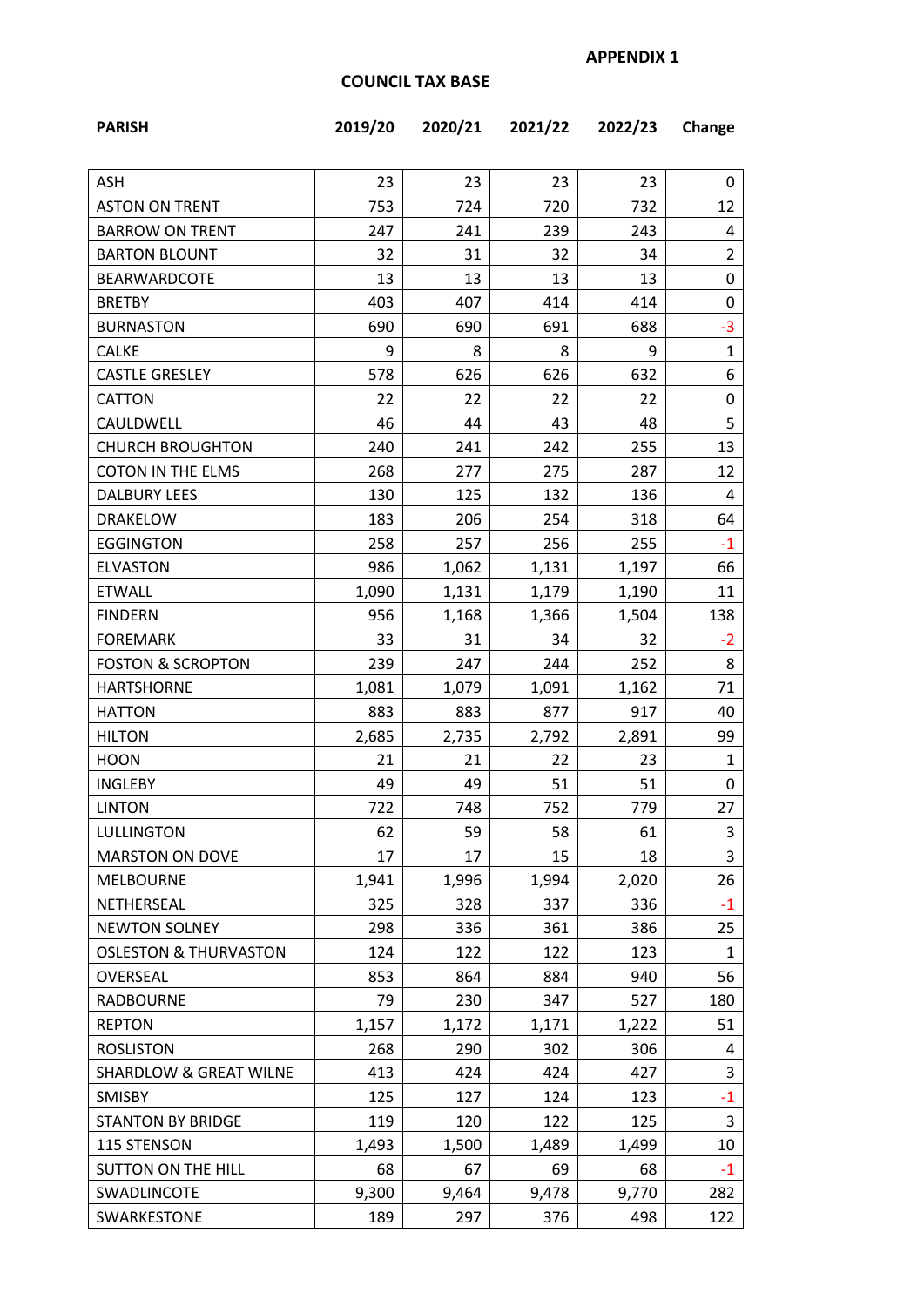| <b>TICKNALL</b>              | 296    | 303    | 305    | 302    | -3    |
|------------------------------|--------|--------|--------|--------|-------|
| <b>TRUSLEY</b>               | 42     | 43     | 40     | 42     | 2     |
| <b>TWYFORD &amp; STENSON</b> | 69     | 69     | 70     | 71     | 1     |
| <b>WALTON ON TRENT</b>       | 311    | 311    | 310    | 307    | -3    |
| <b>WESTON ON TRENT</b>       | 479    | 567    | 615    | 658    | 43    |
| <b>WILLINGTON</b>            | 1,000  | 1,016  | 1,025  | 1,031  | 6     |
| <b>WOODVILLE</b>             | 1,642  | 1,661  | 1,651  | 1,735  | 84    |
| <b>TOTAL</b>                 | 33,308 | 34.472 | 35,218 | 36,702 | 1,484 |